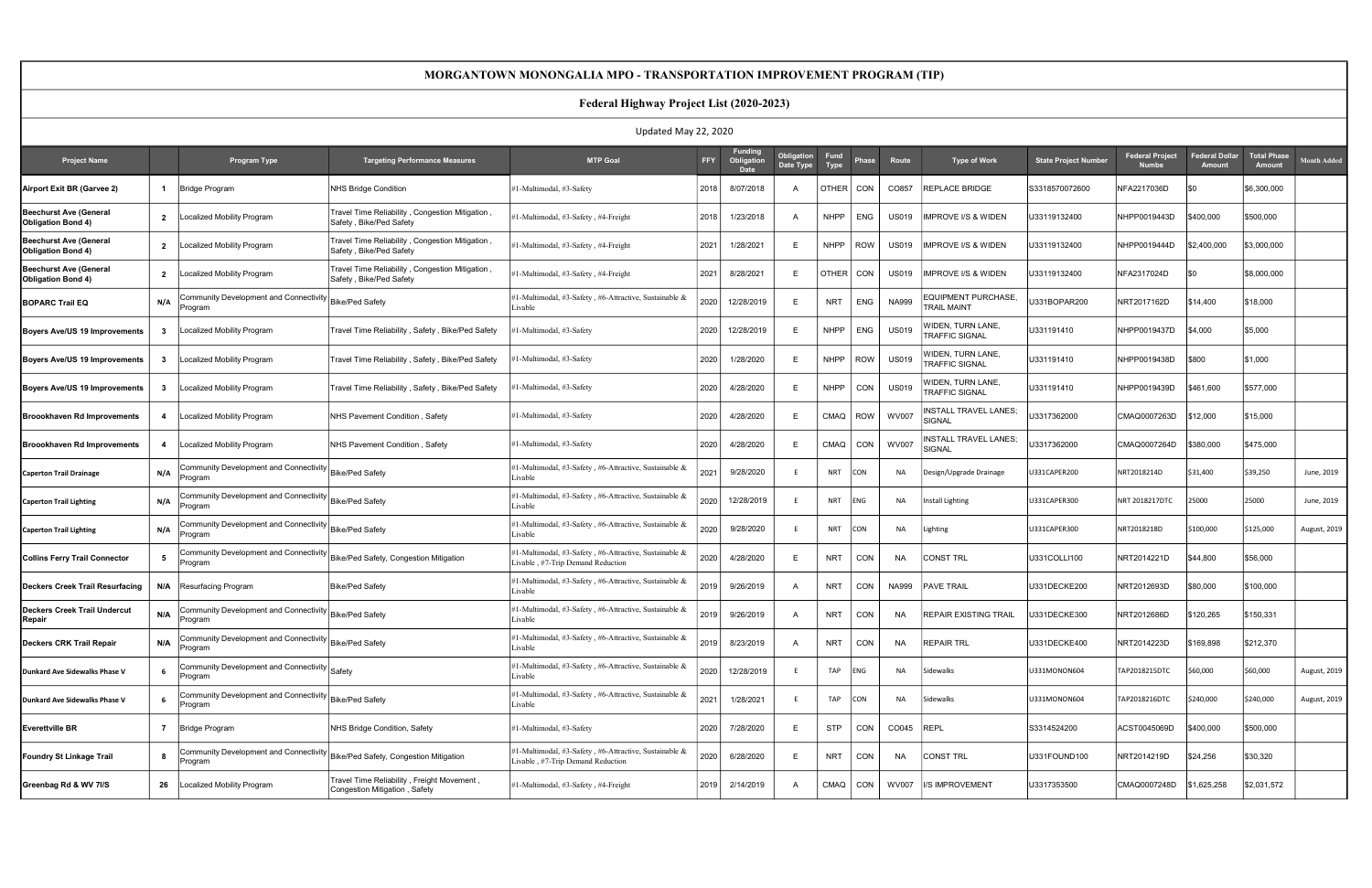#### MORGANTOWN MONONGALIA MPO - TRANSPORTATION IMPROVEMENT PROGRAM (TIP)

# Federal Highway Project List (2020-2023)

| Updated May 22, 2020                                     |     |                                                                                                                                                                  |                                                                                                             |                                                                                             |            |                                             |                         |                     |            |              |                                                    |                             |                                        |                                 |                              |                    |
|----------------------------------------------------------|-----|------------------------------------------------------------------------------------------------------------------------------------------------------------------|-------------------------------------------------------------------------------------------------------------|---------------------------------------------------------------------------------------------|------------|---------------------------------------------|-------------------------|---------------------|------------|--------------|----------------------------------------------------|-----------------------------|----------------------------------------|---------------------------------|------------------------------|--------------------|
| <b>Project Name</b>                                      |     | <b>Program Type</b>                                                                                                                                              | <b>Targeting Performance Measures</b>                                                                       | <b>MTP Goal</b>                                                                             | <b>FFY</b> | <b>Funding</b><br>Obligation<br><b>Date</b> | Obligation<br>Date Type | Fund<br><b>Type</b> | Phase      | Route        | <b>Type of Work</b>                                | <b>State Project Number</b> | <b>Federal Project</b><br><b>Numbe</b> | Federal Dollar<br><b>Amount</b> | <b>Total Phase</b><br>Amount | <b>Month Added</b> |
| <b>Greenbag Rd (General Obligation</b><br>Bond 4)        | 9   | Localized Mobility Program                                                                                                                                       | <b>INHS Pavement Condition . Travel Time Reliability</b><br>Freight Movement, Congestion Mitigation, Safety | 1-Multimodal, #3-Safety, #2-Integration and Connection,<br>#4-Freight                       | 2023       | 1/28/2023                                   |                         | DTHER   CON         |            | CO857        | MPROVE I/S & WIDEN                                 | U33185706700                | NFA2317022D                            | I\$0                            | \$16,000,000                 |                    |
| <b>Greenbag Rd (General Obligation</b><br>Bond 4)        |     | ocalized Mobility Program                                                                                                                                        | NHS Pavement Condition, Travel Time Reliability<br>Freight Movement, Congestion Mitigation, Safety          | #1-Multimodal, #3-Safety, #2-Integration and Connection,<br>#4-Freight                      | 2022       | 11/28/2021                                  | F                       | <b>STP</b>          | <b>ROW</b> | CO857        | <b>IMPROVE I/S &amp; WIDEN</b>                     | U33185706700                | STP0857020D                            | \$2,400,000                     | \$3,000,000                  |                    |
| I-79 Access PIE Study                                    | N/A | Planning and Workforce Development<br>Program                                                                                                                    | Fravel Time Reliability, Freight Movement,<br>Congestion Mitigation, Safety                                 | 1-Multimodal, #3-Safety, #2-Integration and Connection,<br>#4-Freight                       | 2019       | 8/29/2019                                   | A                       | <b>NHPP</b>         | <b>ENG</b> | <b>NA</b>    | Design Rpt PIE                                     | X231MORAC000                | NHPP0792200D                           | \$1,170,000                     | \$13,000,000                 | June, 2019         |
| I-79 Halleck Road Overpass                               | 10  | <b>Bridge Program</b>                                                                                                                                            | NHS Bridge Condition                                                                                        | #1-Multimodal, #3-Safety                                                                    | 2020       | 10/22/2019                                  |                         | <b>NHPP</b>         | CON        | 1079         | Replace Bridge                                     | S331791438100               | NHPP0793280D                           | \$11,970,000                    | 13,300,000                   | June, 2019         |
| I-79 Star City Interchange<br>Improvements               | 11  | Regional Mobility Program                                                                                                                                        | Travel Time Reliability, Congestion Mitigation                                                              | #1-Multimodal, #3-Safety, #4-Freight                                                        | 2020       | 3/28/2020                                   |                         | <b>NFA</b>          | <b>CON</b> | 1079         | Reconstruction                                     | U331791545000               | NFA2317029D                            |                                 | \$66,000,000                 | June, 2018         |
| Mon Blvd - Stewartstown Rd                               | 12  | Program                                                                                                                                                          | Community Development and Connectivity Congestion Mitigation , Safety , NHS Pavement<br>Condition           | #1-Multimodal, #3-Safety, #4-Freight, #6-Attractive,<br>Sustainable & Livable               | 2018       | 9/25/2018                                   | A                       | NHPP                | CON        | WV705        | <b>RESURFACE</b>                                   | S33170500200                | NHPP0705018D                           | \$3,355,732                     | \$4,194,665                  |                    |
| Mon River Rail Trail MNT EQ                              | N/A | Community Development and Connectivity $\vert_{\rm Bike/Ped}$ Safety<br>Program                                                                                  |                                                                                                             | #1-Multimodal, #3-Safety                                                                    | 2020       | 12/28/2019                                  | Е                       | <b>NRT</b>          | <b>ENG</b> | <b>NA</b>    | <b>EQUIP PURCHASE</b>                              | U331MONRV100                | NRT2015294D                            | \$48,000                        | \$60,000                     |                    |
| Morgantown Bicycle Signage                               | N/A | $\small \mathsf{\small \textsf{Community}\space Development}$ and $\small \textsf{Connectivity}\big \small \textsf{Bike/Ped}\ \small \textsf{Safety}$<br>Program |                                                                                                             | #1-Multimodal, #3-Safety, #6-Attractive, Sustainable &<br>ivable, #7-Trip Demand Reduction  | 2020       | 7/28/2020                                   | F                       | <b>TAP</b>          | <b>CON</b> | <b>NA999</b> | PURCHASE BICYCLE<br>SIGNAGE                        | U331MORGA1800               | TEA2014195D                            | \$96,000                        | \$120,000                    |                    |
| <b>Morgantown Multiuse Path</b>                          | 13  | Community Development and Connectivity $\big _\mathsf{Bike/Ped}$ Safety, Congestion Mitigation<br>Program                                                        |                                                                                                             | #1-Multimodal, #3-Safety, #6-Attractive, Sustainable &<br>Livable, #7-Trip Demand Reduction | 2018       | 5/10/2018                                   |                         | <b>TAP</b>          | <b>ENG</b> | <b>NA999</b> | <b>DESIGN / CONST TRAIL</b>                        | U331MORGA2000               | TAP2016335DTC                          | \$125,000                       | \$125,000                    |                    |
| <b>Morgantown Multiuse Path</b>                          | 13  | Community Development and Connectivity Bike/Ped Safety, Congestion Mitigation<br>Program                                                                         |                                                                                                             | #1-Multimodal, #3-Safety, #6-Attractive, Sustainable &<br>Livable, #7-Trip Demand Reduction | 2020       | 6/28/2020                                   |                         | <b>TAP</b>          | <b>CON</b> | <b>NA999</b> | <b>DESIGN / CONST TRAIL</b>                        | U331MORGA2000               | TAP2016336D                            | \$300,000                       | \$375,000                    |                    |
| <b>Morgantown Ped Improvement</b><br>Design Study WV 705 | N/A | Planning and Workforce Development<br>Program                                                                                                                    | <b>Bike/Ped Safety</b>                                                                                      | #1-Multimodal, #3-Safety, #6-Attractive, Sustainable &<br>ivable                            | 2019       | 9/4/2019                                    |                         | <b>HSIP</b>         | ENG        | WV 705       | Design Study                                       | S23170500000                | HSIP0705019D                           | \$300,000                       | \$375,000                    | June, 2019         |
| <b>Morris Builders BR</b>                                | N/A | Bridge Program                                                                                                                                                   | NHS Bridge Condition, Safety, Freight Movement<br><b>Congestion Mitigation</b>                              | #1-Multimodal, #3-Safety                                                                    | 2020       | 5/28/2020                                   |                         | <b>STP</b>          | <b>CON</b> |              | CO019/25 REPL 2 BRIDGES                            | S331192505500               | ACST1925001D                           | \$900,000                       | \$1,125,000                  |                    |
| Mylan Park Bridge Approach                               | 14  | Bridge Program                                                                                                                                                   | <b>NHS Bridge Condition</b>                                                                                 | #1-Multimodal, #3-Safety                                                                    | 2020       | 1/28/2020                                   | F                       | <b>NHPP</b>         | <b>ENG</b> | 1079         | <b>REALIGN APPROACHES</b>                          | S3317915400                 | NHPP0793269D                           | \$90,000                        | \$100,000                    |                    |
| Mylan Park Bridge Approach                               | 14  | Bridge Program                                                                                                                                                   | NHS Bridge Condition                                                                                        | #1-Multimodal, #3-Safety                                                                    | 2020       | 5/28/2020                                   |                         | NHPP                | <b>CON</b> | 1079         | <b>REALIGN APPROACHES</b>                          | S3317915400                 | NHPP0793270D                           | \$900,000                       | \$1,000,000                  |                    |
| North Central Rail Map Update                            | N/A | Community Development and Connectivity  Bike/Ped Safety<br>Program                                                                                               |                                                                                                             | #1-Multimodal, #3-Safety, #6-Attractive, Sustainable &<br>Livable                           | 2020       | 12/28/2019                                  | E                       | <b>NRT</b>          | ENG        | <b>NA999</b> | <b>UPDATE &amp; PRINT TRAIL</b><br><b>BROCHURE</b> | T631NORTH100                | NRT2015244D                            | \$20,800                        | \$26,000                     |                    |
| <b>Pleasant St Streetscape</b>                           | 15  | Community Development and Connectivity $\big _\text{Bike/Ped Safety}$<br>Program                                                                                 |                                                                                                             | #6-Attractive, Sustainable & Livable                                                        | 2019       | 3/28/2019                                   | A                       | <b>TAP</b>          | <b>ENG</b> | <b>NA</b>    | <b>CONST SW</b>                                    | U331MORGA1900               |                                        |                                 | \$160,000                    |                    |
| River Road (CO45) Slide Repairs                          | 16  | ocalized Mobility Program                                                                                                                                        | NHS Pavement Condition, Safety                                                                              | #1-Multimodal, #3-Safety                                                                    | 2019       |                                             |                         | STBG CON            |            |              | Road Slide Repair                                  |                             | STBG00455080D                          | \$2,000,000                     | \$2,500,000                  | August, 2019       |
| River Road (CO45) Slide Repairs                          | 16  | Localized Mobility Program                                                                                                                                       | NHS Pavement Condition, Safety                                                                              | #1-Multimodal, #3-Safety                                                                    | 2020       | 1/28/2020                                   |                         | STBG ROW            |            | CO 45        | Slide Repairs                                      | S33145115000                | STBG00455080D                          | 1180000                         | \$1,475,000                  | Nov, 2019          |
| River Road (CO45) Slide Repairs                          | 16  | Localized Mobility Program                                                                                                                                       | NHS Pavement Condition, Safety                                                                              | #1-Multimodal, #3-Safety                                                                    | 2020       | 5/28/2020                                   |                         | STBG CON            |            | CO 45        | Slide Repairs                                      | S33145115000                | STBG00455080D                          | 4800000                         | \$6,000,000                  | Nov, 2019          |
| <b>Smithtown Road</b>                                    | 17  | Resurfacing Program                                                                                                                                              | NHS Pavement Condition                                                                                      | #1-Multimodal, #3-Safety, #4-Freight                                                        | 2019       | 6/26/2019                                   | A                       | <b>NHPP</b>         | <b>CON</b> | CO073        | Resurface                                          | S331 073 00135 00           | STBG0073088D                           | \$1,208,000                     | \$1,510,000                  | March, 2019        |
| <b>Star City Trail Connector</b>                         | 18  | Community Development and Connectivity<br>Program                                                                                                                | Bike/Ped Safety, Congestion Mitigation                                                                      | 1-Multimodal, #3-Safety, #6-Attractive, Sustainable &<br>Livable, #7-Trip Demand Reduction  | 2021       | 07/28/2020                                  | E                       | <b>NRT</b>          | CON        | <b>NA999</b> | CONSTRUCT TRAIL                                    | U331STARC800                | NRT2015041D                            | \$73,600                        | \$92,000                     |                    |
| University Av/Collins Ferry Ave<br>I/S Improvements      | 19  | ocalized Mobility Program                                                                                                                                        | Travel Time Reliability, Safety, Bike/Ped Safety,<br>Congestion Mitigation, Freight Movement                | #1-Multimodal, #3-Safety, #4-Freight                                                        | 2018       | 3/12/2018                                   | A                       | CMAQ   ROW          |            | CO055        | <b>IS IMPROVEMENT</b>                              | U3315511000                 | CMAQ0055037D                           | \$792,000                       | \$990,000                    |                    |